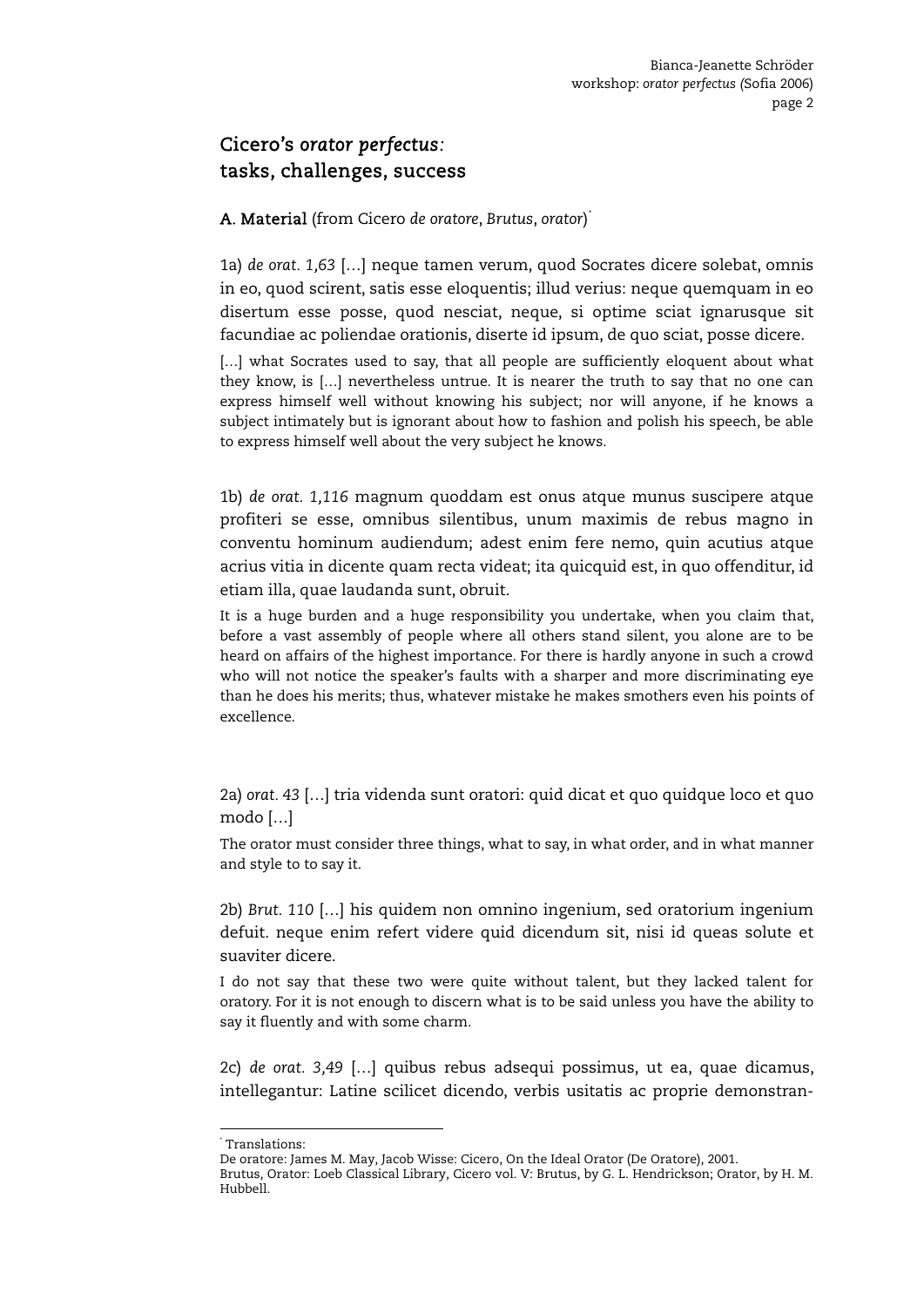tibus ea, quae significari ac declarari volemus, sine ambiguo verbo aut ser mone, non nimis longa continuatione verborum, non valde productis eis, quae similitudinis causa ex aliis rebus transferuntur, non discerptis senten tiis, non praeposteris temporibus, non confusis personis, non perturbato or dine.

[...] in what ways we can see to it that what we say will be understood – obviously by speaking correct Latin, by employing words in common use that properly designate the things we want to be signified and indicated, by avoiding ambiguous words or language, excessively long periodic sentences, and spun-out metaphors, by not breaking up the train of thought, confusing the chronology, mixing up people, or muddling the order.

3a) *Brut. 276* […] tria […] esse, quae orator efficere deberet, ut doceret, ut de lectaret, ut moveret.

[...] there are three things which the orator must effect, to teach to please and to move.

3b) *orat. 24* semper oratorum eloquentiae moderatrix fuit auditorum prudentia. omnes enim, qui probari volunt, voluntatem eorum, qui audiunt, intuentur ad eamque et ad eorum arbitrium et nutum totos se fingunt et accommodant.

The eloquence of orators has always been controlled by the good sense of the audience, since all who desire to win approval have regard to the goodwill of their auditors, and shape and adapt themselves completely according to this and to their opinion and approval.

3c) *Brut. 89* […] ex hac […] narratione suspicari licet, cum duae summae sint in oratore laudes, una subtiliter disputandi ad docendum, altera graviter agendi ad animos audientium permovendos, multo […] plus proficiat is, qui inflammet iudicem, quam ille, qui doceat […].

From this story […] one may conclude, that of the two chief qualities which the orator must possess, accurate argument looking to proof and impressive appeal to the emotions of the listener, the orator who inflames the court accomplishes far more than the one who merely instructs it.

4a) *Brut. 142* […] illud, quod Demosthenem ferunt ei, qui quaesivisset quid primum esset in dicendo, actionem, quid secundum, idem et idem tertium respondisse. nulla res magis penetrat in animos eosque fingit format flectit talisque oratores videri facit, qualis ipsi se videri volunt.

[...] how all this bears out the truth of the dictum attributed to Demosthenes; who when asked what was first in oratory replied to his questioner, "action", what second, "action", and again third, "action". Nothing else so penetrates the mind, shapes, moulds, turns it, and causes the orator to seem such a man as he wills to seem.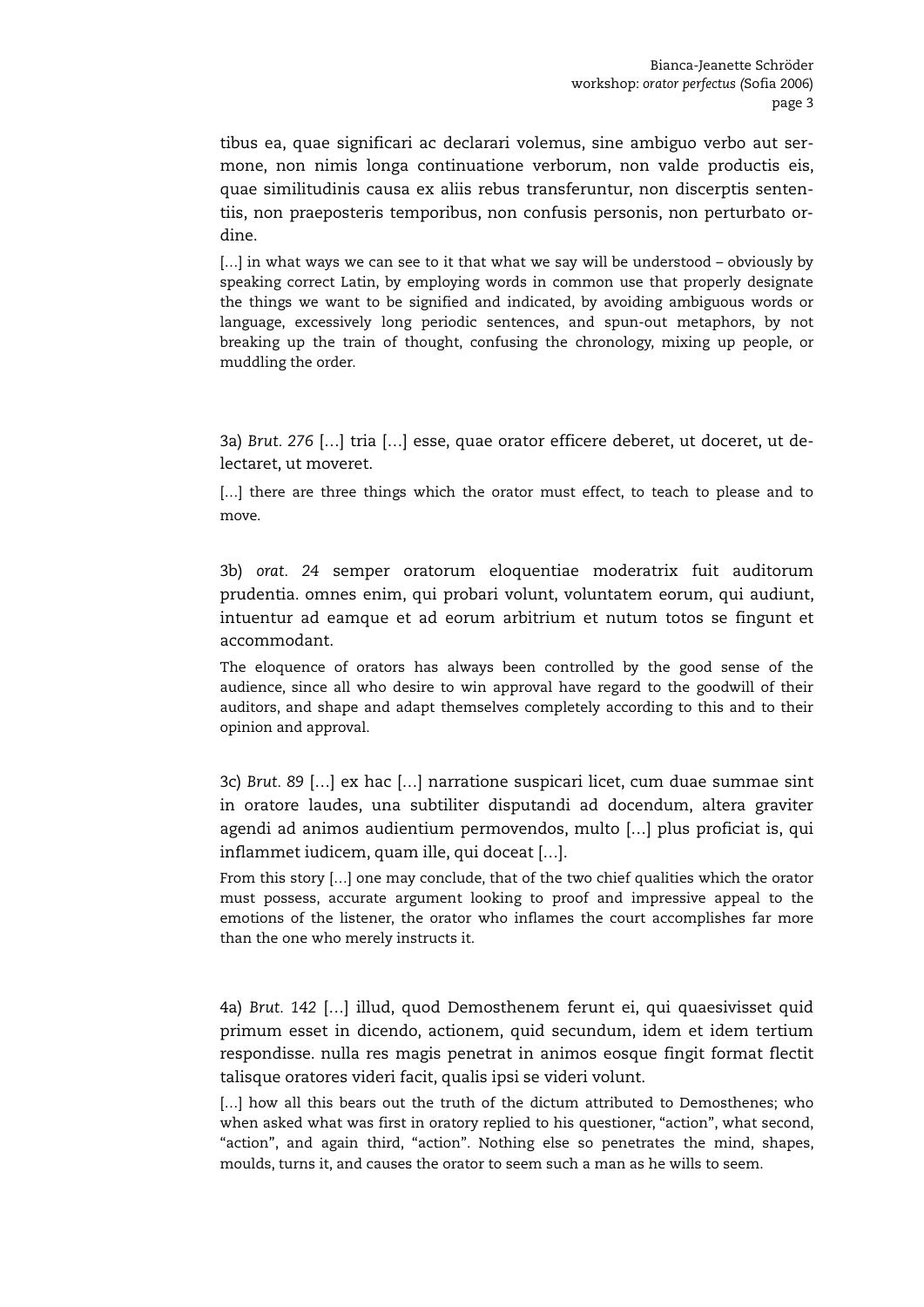5a) *orat. 55* quo modo autem dicatur, id est in duobus: in agendo et in elo quendo. est enim actio quasi corporis quaedam eloquentia, cum constet e voce atque motu.

Manner of speech falls into two sections, delivery and use of language. For delivery is a sort of language of the body, since it consists of movement or gesture as well as of voice or speech.

5b) *orat. 59* ac vocis bonitas quidem optanda est; non enim est in nobis, sed tractatio atque usus in nobis.

Certainly natural excellence of voice is to be desired; this is not in our power, but the use and management of the voice is in our power.

5c) *de orat. 3,41* […] sed etiam lingua et spiritus et vocis sonus est ipse mode randus. nolo exprimi litteras putidius, nolo obscurari neglegentius; nolo verba exiliter exanimata exire, nolo inflata et quasi anhelata gravius. nam de voce nondum ea dico, quae sunt actionis, sed hoc, quod mihi cum sermone quasi coniunctum videtur: sunt enim certa vitia, quae nemo est quin effugere cupiat; mollis vox aut muliebris aut quasi extra modum absona atque ab surda.

[...] but we must also control our tongue, our breath, and the actual sound of our voice. I don't like letters to be overarticulated with too much affectation, and I don't like them to be obscured by being pronounced too carelessly; I don't like words to sound thin by being pronounced with too little breath, and I don't like them to be puffed up and uttered, as it were, with too full and heavy a breath. As to the voice, I am not yet speaking about the points that fall under the category of delivery, but about what, as it seems to me, is somehow connected with the normal use of language. There are, of course, certain faults that everyone wants to avoid: a voice that is soft or effeminate, or unmusically harsh, so to speak, and discordant.

5d) *de orat. 3,222* oris non est nimium mutanda species, ne aut ad ineptias aut ad pravitatem aliquam deferamur. […] (*223*) qua re […] secundum vocem vultus valet; is autem oculis gubernatur.

We should not alter the appearance of the face itself too much, so as to avoid distorting it or acting like a fool. (223) So the most effective element in our delivery, next to the voice, is the expression of our face; and this is controlled by our eyes.

5e) *Brut. 225* Sex. Titius, […] homo loquax sane et satis acutus, sed tam solutus et mollis in gestu, ut saltatio quaedam nasceretur, cui saltationi Titius nomen esset. ita cavendum est, ne quid in agendo dicendove facias, cuius imitatio rideatur.

Sextus Titius was […] a voluble fellow and not lacking in acuteness, but in bearing so languishing and effeminate that a kind of dance came into vogue which was called "the Titius". It shows what care must be used to avoid anything in style of action or speaking which can be made absurd by imitation.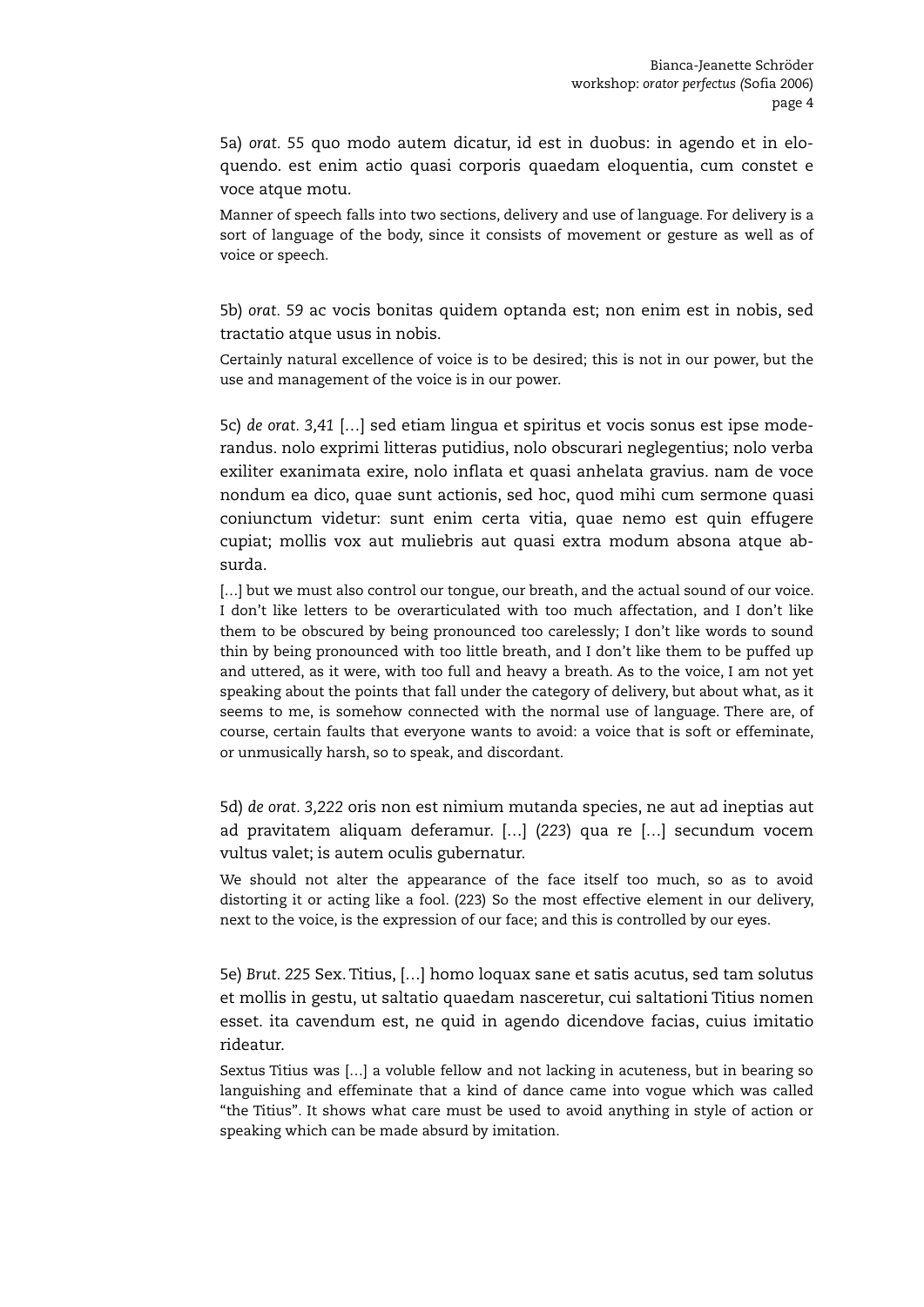6a) *orat. 71* semperque in omni genere orationis ut vitae, quid deceat, est con siderandum; quod et in re, de qua agitur, positum est et in personis, et eorum, qui dicunt, et eorum, qui audiunt.

The universal rule, in oratory as in life, is to consider propriety. This depends on the subject under discussion, and on the character of both the speaker and the audience.

6b) *orat. 123* […] probabo […] eum, qui, quid deceat, viderit. haec enim sapientia maxime adhibenda eloquenti est, ut sit temporum personarumque moderator. nam nec semper nec apud omnes nec contra omnes nec pro omnibus […] eodem modo dicendum arbitror. is erit ergo eloquens, qui ad id, quodcumque decebit, poterit accommodare orationem.

[...] I shall [...] approve of one who can observe what is fitting. This, indeed, is the form of wisdom that the orator must especially employ – to adapt himself to occasions and persons. In my opinion one must not speak in the same style at all times, nor before all people, nor against all opponents, nor in defence of all clients […] He, therefore, will be eloquent who can adapt his speech to fit all conceivable circumstances.

### B. Discussion

Point out parallels and differences between

- Cicero's ideal orator and a modern (school or university) teacher;
	- keep in mind different styles for lecture, seminar, exercises[…]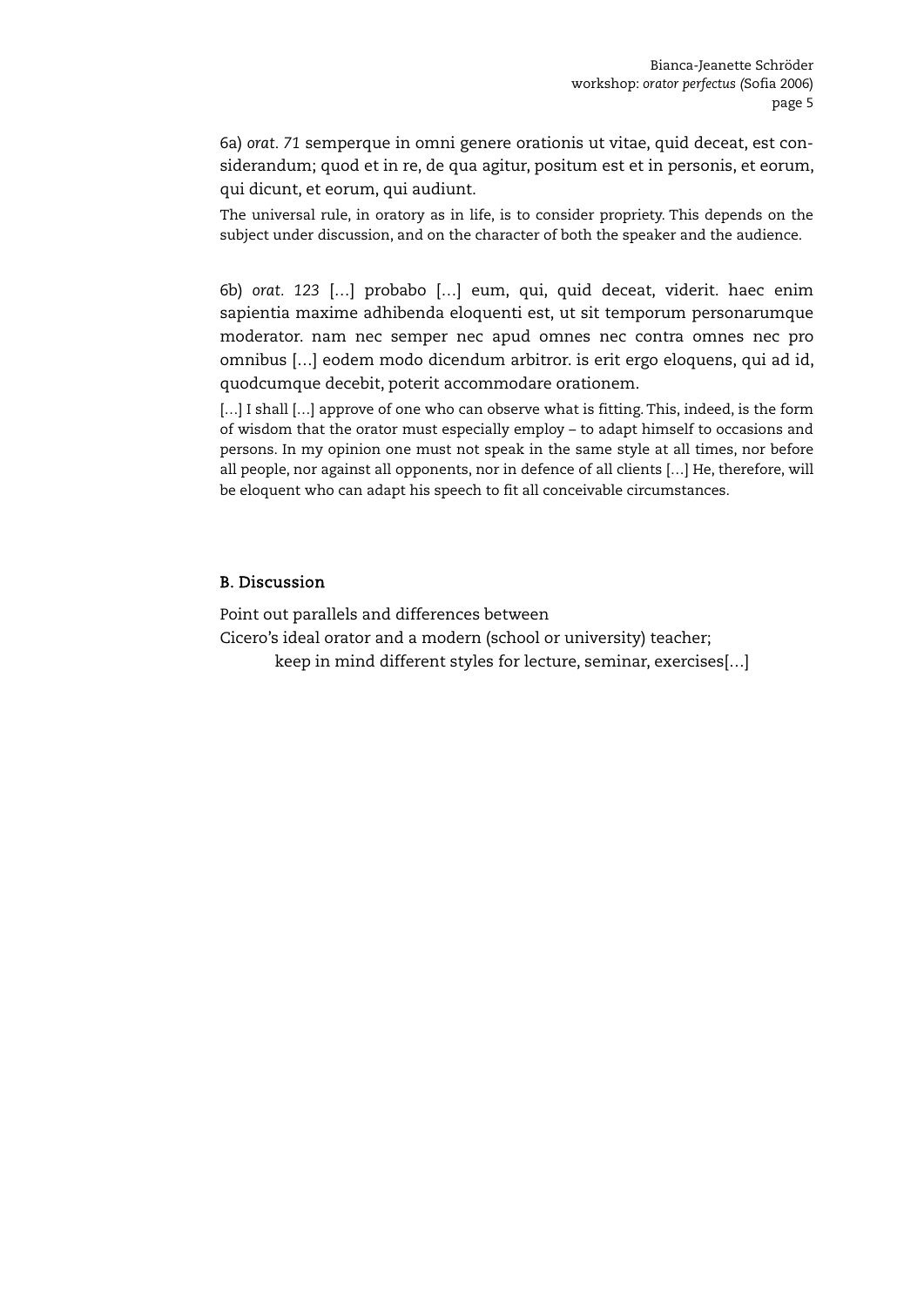#### C. Exercises

*Text 1*: From *Hermann Hesse*, The Glass Bead Game (Das Glasperlenspiel), translated by Richard and Clara Winston, 1970, p. 56.

[...] Thus the bulk of former elite pupils find their ultimate destiny as schoolmasters. The tiny remainder, the top flight of the Castalian schools, can devote themselves to free study for as long as they please. A contemplative, diligent intellectual life is reserved for them. Many a highly gifted person who for one reason or another, perhaps some physical defect or quirk of character, is not suited to become a teacher or to hold a responsible post in the superior or inferior Boards of Educators, may go on studying, researching, or collecting throughout his life as a pensioner of the authorities. His contribution to society then consists mostly of works of pure scholarship. Some are placed as advisers to dictionary committees, archives, libraries, and so on; others pursue scholarship as art for art's sake. A good many of them have devoted their lives to highly abstruse and sometimes peculiar subjects, such as Lodovicus Crudelis who toiled for thirty years translating all extant ancient Egyptian texts into both Greek and Sanscrit, or the somewhat peculiar Chattus Calvensis II who has bequeathed to us four immense folio volumes on *The Pronunciation of Latin in the Universities of Southern Italy toward the End of the Twelfth Century.* This work was intended as Part One of a History of tbe Pronunciation of Latin from the Twelfth to the Sixteenth Centuries. But in spite of its one thousand manuscript pages, it has remained a fragment, for no one has carried on the work. It is understandable that there has been a good deal of joking about purely learned works of this type. Their actual value for the future of scholarship and for the people as a whole cannot be demonstrated. Nevertheless, scholarship, as was true for art in the olden days, must indeed have far-flung grazing grounds, and in pursult of a subject which interests no one but himself a scholar can accumulate knowledge which provides colleagues with information as valuable as that stored in a dictionary or an archive.

#### Exercises, 1.: Reading aloud in small groups

*1a)* Read *Text 1* as fast as possible.

*1b)* Read *Text 1* in your "normal" speed, make a small pause after each sentence, look up away from the paper, looking every time in the same direction and at the same point (which you choose and anounce before beginning).

*1c)* Read *Text 1*, making pauses not between the sentences, but at least one pause within each sentence, *but*: at the wrong place, so that the sense is disturbed by your pause. (this may be prepared by inserting signs into the text).

*1d)* Read *Text 1*, making small pauses that help the listeners to follow, *and*: read every sentence with another speed *and* voice (high, deep, loud, quiet, soft, harsh …).

#### Exercises, 2.: Observing the speaker

*2. Look at the pictures and interpret the "body language" of the speaker; what do the gestures tell you?*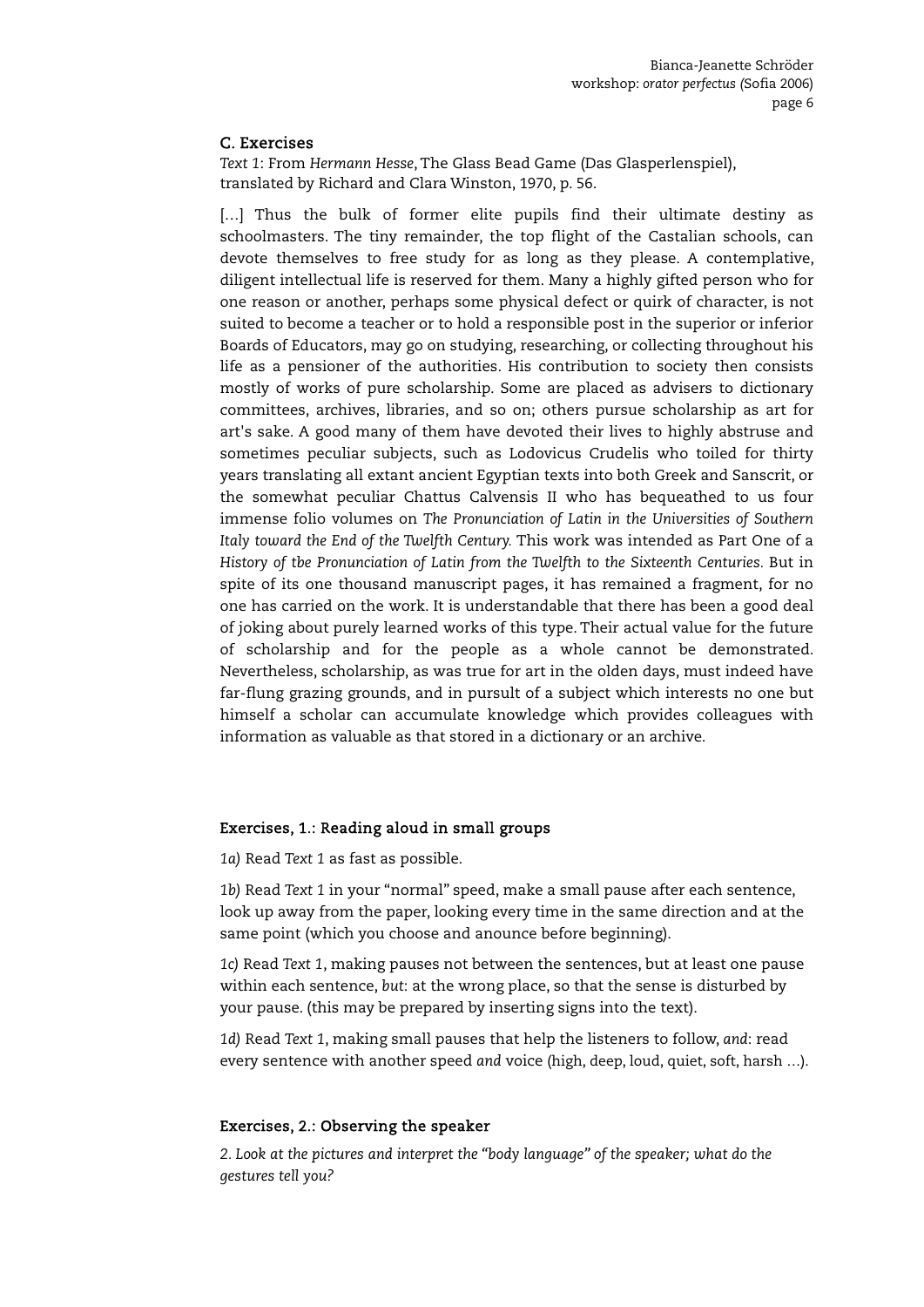Homework: Read the following text every time before you address an audience:

#### Kurt Tucholsky (1930): RATSCHLÄGE FÜR EINEN SCHLECHTEN REDNER

Fang nie mit dem Anfang an, sondern immer drei Meilen *vor* dem Anfang! Etwa so: "Meine Damen und meine Herren! Bevor ich zum Thema des heuti gen Abends komme, lassen Sie mich Ihnen kurz *[…]*"

Hier hast du schon so ziemlich alles, was einen schönen Anfang ausmacht: eine steife Anrede; der Anfang vor dem Anfang; die Ankündigung, daß und was du zu sprechen beabsichtigst, und das Wörtchen kurz. So gewinnst du im Nu die Herzen und die Ohren der Zuhörer.

Denn das hat der Zuhörer gern: daß er deine Rede wie ein schweres Schul pensum aufbekommt; daß du mit dem drohst, was du sagen wirst, sagst und schon gesagt hast. Immer schön umständlich.

Sprich nicht frei - das macht einen so unruhigen Eindruck. Am besten ist es: du liest deine Rede ab. Das ist sicher, zuverlässig, auch freut es jedermann, wenn der lesende Redner nach jedem viertel Satz mißtrauisch hochblickt, ob auch noch alle da sind.

Wenn du gar nicht hören kannst, was man dir so freundlich rät, und du willst durchaus und durchum frei sprechen *[…]* du Laie! Du lächerlicher Ci cero! Nimm dir doch ein Beispiel an unsern professionellen Rednern, an den Reichstagsabgeordneten - hast du die schon mal frei sprechen hören? Die schreiben sich sicherlich zu Hause auf, wann sie «Hört! hört!» rufen […] ja, also wenn du denn frei sprechen mußt.

Sprich, wie du schreibst. Und ich weiß, wie du schreibst.

Sprich mit langen, langen Sätzen - solchen, bei denen du, der du dich zu Hause, wo du ja die Ruhe, deren du so sehr benötigst, deiner Kinder ungeach tet, hast, vorbereitest, genau weißt, wie das Ende ist, die Nebensätze schön ineinandergeschachtelt, so daß der Hörer, ungeduldig auf seinem Sitz hin und her träumend, sich in einem Kolleg wähnend, in dem er früher so gern ge schlummert hat, auf das Ende solcher Periode wartet *[…]* nun, ich habe dir eben ein Beispiel gegeben. So mußt du sprechen.

Fang immer bei den alten Römern an und gib stets, wovon du auch sprichst, die geschichtlichen Hintergründe der Sache. Das ist nicht nur deutsch – das tun alle Brillenmenschen. Ich habe einmal in der Sorbonne einen chinesi schen Studenten sprechen hören, der sprach glatt und gut französisch, aber er begann zu allgemeiner Freude so: «Lassen Sie mich Ihnen in aller Kürze die Entwicklungsgeschichte meiner chinesischen Heimat seit dem Jahre 2ooo vor Christi Geburt *[…]* » Er blickte ganz erstaunt auf, weil die Leute so lachten.

So mußt du das auch machen. Du hast ganz recht-. man versteht es ja sonst nicht, wer kann denn das alles verstehen, ohne die geschichtlichen Hinter gründe *[…]* sehr richtig! Die Leute sind doch nicht in deinen Vortrag gekom men, um lebendiges Leben zu hören, sondern das, was sie auch in den Bü chern nachschlagen können *[…]* sehr richtig ! Immer gib ihm Historie, immer gib ihm.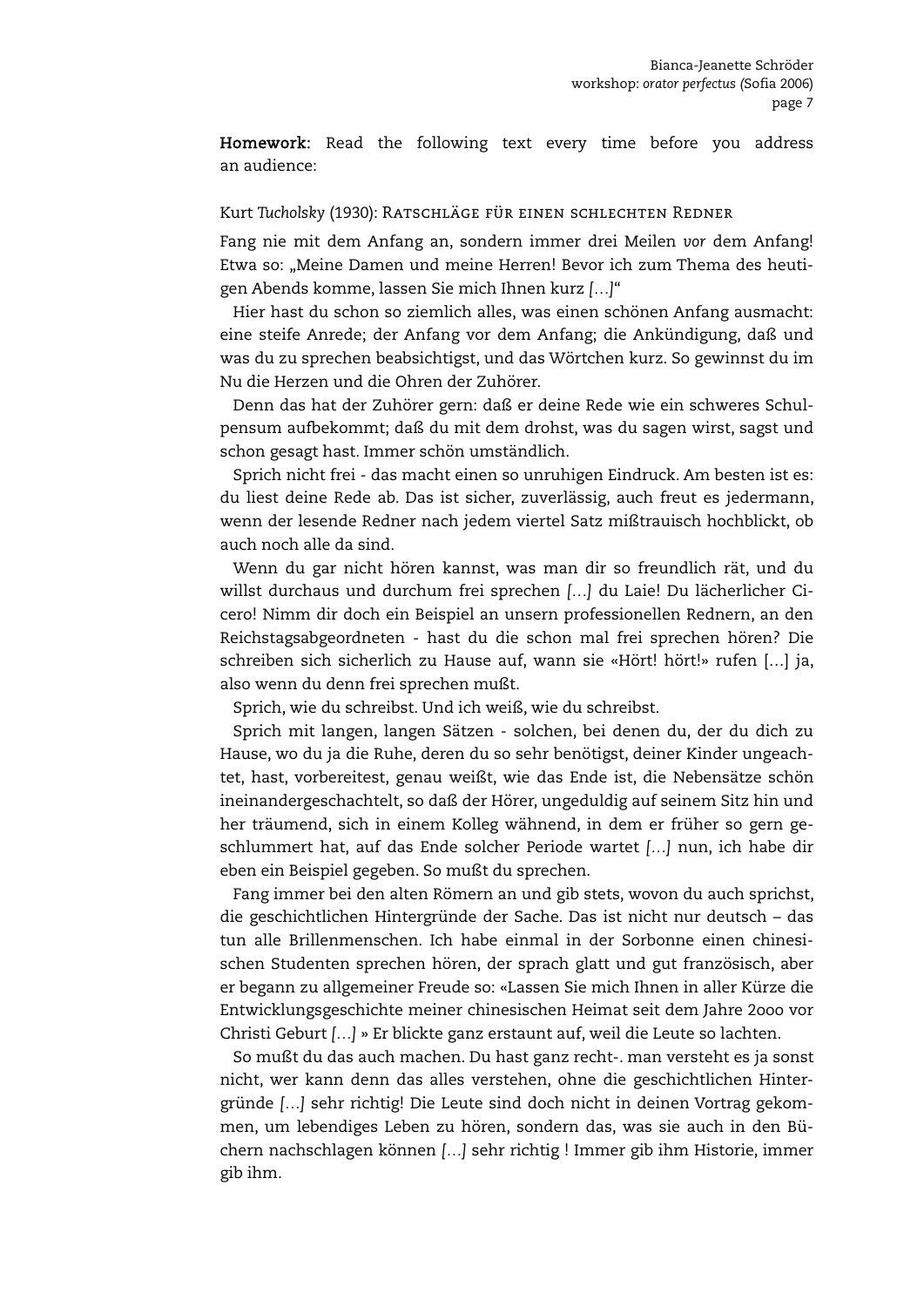Kümmere dich nicht darum, ob die Wellen, die von dir ins Publikum laufen, auch zurückkommen – das sind Kinkerlitzchen. Sprich unbekümmert um die Wirkung, um die Leute, um die Luft im Saale; immer sprich, mein Guter. Gott wird es dir lohnen.

Du mußt alles in die Nebensätze legen. Sag nie: «Die Steuern sind zu hoch.» Das ist zu einfach. Sag: «Ich möchte zu dem, was ich soeben gesagt habe, noch kurz bemerken, daß mir die Steuern bei weitem *[…] »* So heißt das.

Trink den Leuten ab und zu ein Glas Wasser vor – man sieht das gern.

Wenn du einen Witz machst, lach vorher, damit man weiß, wo die Pointe ist.

Eine Rede ist, wie könnte es anders sein, ein Monolog. Weil doch nur einer spricht. Du brauchst auch nach vierzehn Jahren öffentlicher Rednerei noch nicht zu wissen, daß eine Rede nicht nur ein Dialog, sondern ein Orchester stück ist: eine stumme Masse spricht nämlich ununterbrochen mit. Und das mußt du hören. Nein, das brauchst du nicht zu hören. Sprich nur, lies nur, donnere nur, geschichtele nur.

Zu dem, was ich soeben über die Technik der Rede gesagt habe, möchte ich noch kurz bemerken, daß viel Statistik eine Rede immer sehr hebt. Das beru higt ungemein, und da jeder imstande ist, zehn verschiedene Zahlen mühelos zu behalten, so macht das viel Spaß.

Kündige den Schluß deiner Rede lange vorher an, damit die Hörer vor Freude nicht einen Schlaganfall bekommen. (Paul Lindau hat einmal einen dieser gefürchteten Hochzeitstoaste so angefangen: «Ich komme zum Schluß.») Kündige den Schluß an, und dann beginne deine Rede von vorn und rede noch eine halbe Stunde. Dies kann man mehrere Male wiederholen.

Du mußt dir nicht nur eine Disposition machen, du mußt sie den Leuten auch vortragen - das würzt die Rede.

Sprich nie unter anderthalb Stunden, sonst lohnt es gar nicht erst anzufan gen.

Wenn einer spricht, müssen die andern zuhören - das ist deine Gelegenheit! Mißbrauche sie.

#### Ratschläge für einen guten Redner

Hauptsätze. Hauptsätze. Hauptsätze.

Klare Disposition im Kopf - möglichst wenig auf dem Papier.

Tatsachen, oder Appell an das Gefühl. Schleuder oder Harfe. Ein Redner sei kein Lexikon. Das haben die Leute zu Hause.

Der Ton einer einzelnen Sprechstimme ermüdet; sprich nie länger als vier zig Minuten. Suche keine Effekte zu erzielen, die nicht in deinem Wesen lie gen. Ein Podium ist eine unbarmherzige Sache – da steht der Mensch nackter als im Sonnenbad.

Merk Otto Brahms Spruch: Wat jestrichen is, kann nich durchfalln.